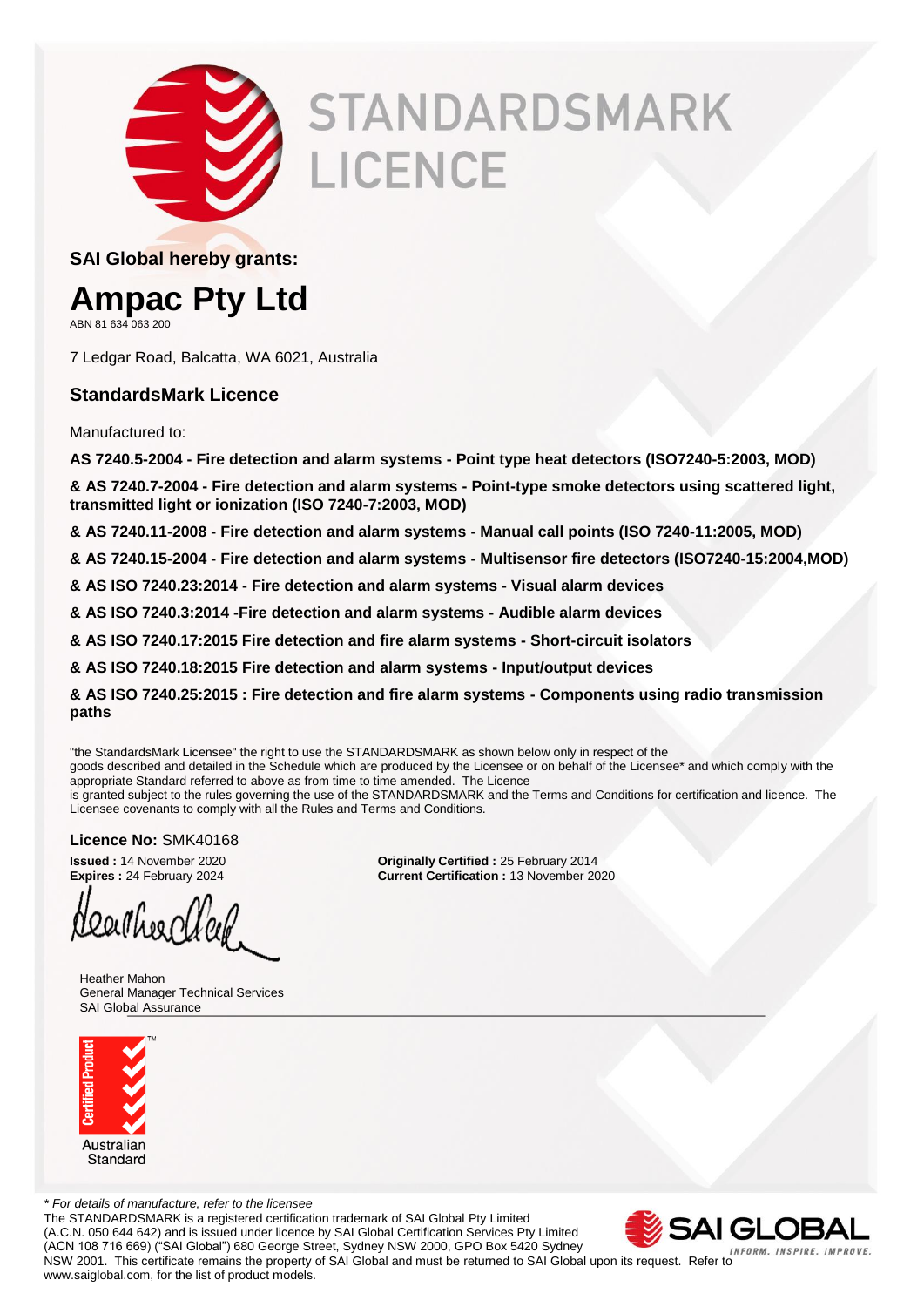#### **SAI Global hereby grants:**

# **Ampac Pty Ltd**

7 Ledgar Road, Balcatta, WA 6021, Australia

#### StandardsMark Licence

Manufactured to:

#### **AS ISO 7240.25:2015 : Fire detection and fire alarm systems - Components using radio transmission paths**

Model identification of the goods on which the STANDARDSMARK may be used:

| <b>Model Name</b>         | Model ID. | Frequency of<br>Operation | compatible Panel             | SAI Panel Lic.# | <b>Battery Life</b> | <b>Autonomous or loop</b><br>powered | Date Endorsed |
|---------------------------|-----------|---------------------------|------------------------------|-----------------|---------------------|--------------------------------------|---------------|
| Combo unit                | 4111-1301 | 915MHz                    | FireFinder Plus & LoopSense' | Not Applicable  | $3 - 5$ vears       | Autonomous                           | 20 Oct 2020   |
| Combo unit                | 4111-1302 | 915MHz                    | FireFinder Plus & LoopSense' | Not Applicable  | $3 - 5$ years       | Autonomous                           | 20 Oct 2020   |
| Combo unit                | 4111-1303 | 915MHz                    | FireFinder Plus & LoopSense' | Not Applicable  | $3 - 5$ vears       | Autonomous                           | 20 Oct 2020   |
| Combo unit                | 4111-1304 | 915MHz                    | FireFinder Plus & LoopSense' | Not Applicable  | $3 - 5$ years       | Autonomous                           | 20 Oct 2020   |
| Combo unit                | 4111-1401 | 915MHz                    | FireFinder Plus & LoopSense' | Not Applicable  | $3 - 5$ vears       | Autonomous                           | 20 Oct 2020   |
| Combo unit                | 4111-1402 | 915MHz                    | FireFinder Plus & LoopSense' | Not Applicable  | $3 - 5$ years       | Autonomous                           | 20 Oct 2020   |
| Combo unit                | 4111-1403 | 915MHz                    | FireFinder Plus & LoopSense' | Not Applicable  | $3 - 5$ vears       | Autonomous                           | 20 Oct 2020   |
| Combo unit                | 4111-1404 | 915MHz                    | FireFinder Plus & LoopSense' | Not Applicable  | $3 - 5$ years       | Autonomous                           | 20 Oct 2020   |
| Combo unit                | 4111-1501 | 915MHz                    | FireFinder Plus & LoopSense' | Not Applicable  | $3 - 5$ vears       | Autonomous                           | 20 Oct 2020   |
| Combo unit                | 4111-1502 | 915MHz                    | FireFinder Plus & LoopSense' | Not Applicable  | $3 - 5$ years       | Autonomous                           | 20 Oct 2020   |
| Combo unit                | 4111-1503 | 915MHz                    | FireFinder Plus & LoopSense' | Not Applicable  | $3 - 5$ vears       | Autonomous                           | 20 Oct 2020   |
| Combo unit                | 4111-1504 | 915MHz                    | FireFinder Plus & LoopSense' | Not Applicable  | $3 - 5$ years       | Autonomous                           | 20 Oct 2020   |
| multisensor               | 4106-5304 | 915MHz                    | FireFinder Plus & LoopSense' | Not Applicable  | $3 - 5$ vears       | Autonomous                           | 20 Oct 2020   |
| Point heat                | 4106-5301 | 915MHz                    | FireFinder Plus & LoopSense' | Not Applicable  | $3 - 5$ years       | Autonomous                           | 20 Oct 2020   |
| Point heat                | 4106-5302 | 915MHz                    | FireFinder Plus & LoopSense' | Not Applicable  | $3 - 5$ years       | Autonomous                           | 20 Oct 2020   |
| Point smoke               | 4106-5303 | 915MHz                    | FireFinder Plus & LoopSense' | Not Applicable  | $3 - 5$ years       | Autonomous                           | 20 Oct 2020   |
| Xpander manual call point | 4105-5001 | 915MHz                    | FireFinder Plus & LoopSense' | Not Applicable  | $3 - 5$ vears       | Autonomous                           | 20 Oct 2020   |

#### **AS ISO 7240.18:2015 Fire detection and alarm systems - Input/output devices**

Model identification of the goods on which the STANDARDSMARK may be used:

| <b>Model Name</b>                            | Model ID. | <b>Addressable/ Conventional</b> | Input | Output    | SAI Panel Lic # | <b>Compatible Panel</b>                                 | <b>Date Endorsed</b> |
|----------------------------------------------|-----------|----------------------------------|-------|-----------|-----------------|---------------------------------------------------------|----------------------|
| Mini Switch Monitor                          | 201-0184  | Addressable.                     | Yes   | <b>No</b> |                 | XP95 protocol compatible                                | 3 Feb 2020           |
| Soteria DIN Input Output<br>Unit             | 4110-1102 | Addressable.                     | Yes   | Yes       |                 | XP95, Discovery and Soteria<br>Core Protocol compatible | 28 Jan 2020          |
| Soteria DIN Switch Monitor<br>Unit           | 4110-1105 | Addressable.                     | Yes   | No        |                 | XP95, Discovery and Soteria<br>Core Protocol compatible | 28 Jan 2020          |
| Soteria Input Output unit                    | 4110-1101 | Addressable.                     | Yes   | Yes       |                 | XP95, Discovery and Soteria<br>Core Protocol compatible | 28 Jan 2020          |
| Soteria Mains Switching<br>Input Output unit | 4110-1107 | Addressable.                     | Yes   | Yes       |                 | XP95, Discovery and Soteria<br>Core Protocol compatible | 28 Jan 2020          |
| Soteria Switch Monitor unit                  | 4110-1104 | Addressable.                     | Yes   | <b>No</b> |                 | XP95, Discovery and Soteria<br>Core Protocol compatible | 28 Jan 2020          |

 **Licence No:** SMK40168 **Issued Date:** 14 November 2020

This schedule supersedes all previously issued schedules



\* For details of manufacture, refer to the licensee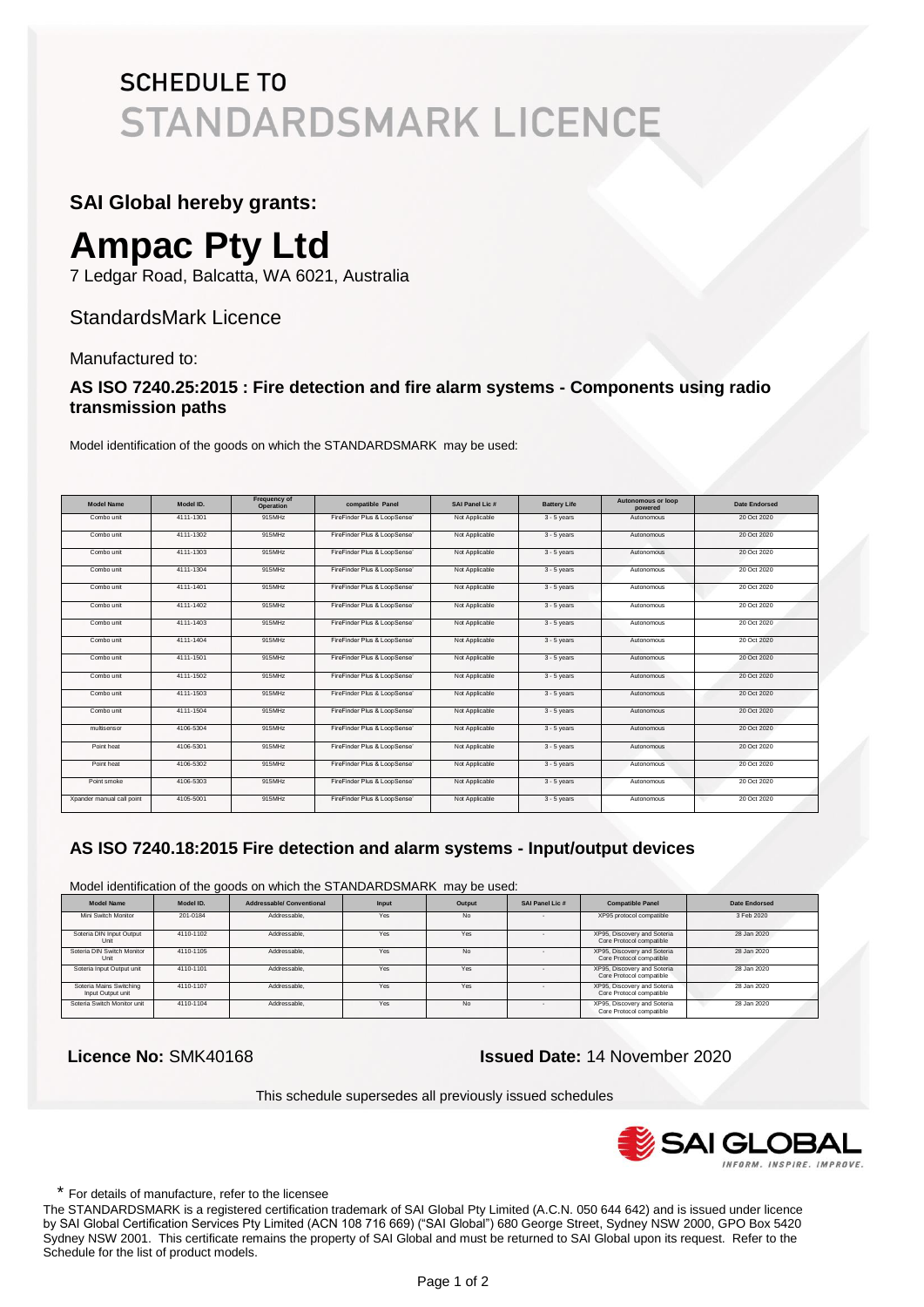| <b>Model Name</b>                   | Model ID. | <b>Addressable/ Conventional</b> | Input | Output | SAI Panel Lic # | <b>Compatible Panel</b>                                 | <b>Date Endorsed</b> |
|-------------------------------------|-----------|----------------------------------|-------|--------|-----------------|---------------------------------------------------------|----------------------|
| Soteria Twin Input Output<br>unit   | 4110-1103 | Addressable.                     | Yes   | Yes    |                 | XP95. Discovery and Soteria<br>Core Protocol compatible | 28 Jan 2020          |
| Soteria Twin Switch<br>Monitor unit | 4110-1106 | Addressable.                     | Yes   | No     |                 | XP95, Discovery and Soteria<br>Core Protocol compatible | 28 Jan 2020          |
| Sounder Control Unit                | 201-0127  | Addressable,                     | No.   | Yes    |                 | XP95 protocol compatible                                | 3 Feb 2020           |
| Zone Monitor Unit                   | 201-0126  | Addressable.                     | Yes   | No     |                 | XP95 protocol compatible                                | 3 Feb 2020           |

#### **AS ISO 7240.17:2015 Fire detection and fire alarm systems - Short-circuit isolators**

Model identification of the goods on which the STANDARDSMARK may be used:

| <b>Model Name</b>                            | Model Id  | Addressable / conventional | Type           | <b>Useable Panel</b>                                       | <b>SAI Panel Lic</b>     | <b>Base</b> | <b>Date Endorsed</b> |
|----------------------------------------------|-----------|----------------------------|----------------|------------------------------------------------------------|--------------------------|-------------|----------------------|
| Detector isolating base                      | 201-0125  | Addressable                | $\mathsf{A}$   | XP95 and Discovery<br>protocol compatible                  |                          | Built-in    | 4 Aug 2020           |
| Din rail mount isolator                      | 201-0145  | Addressable                | $\overline{A}$ | XP95 and Discovery<br>protocol compatible                  |                          | Built-in    | 4 Aug 2020           |
| Intelligent manual call<br>point             | 4105-2005 | Addressable                | A              | XP95 compatible                                            | $\overline{\phantom{a}}$ | Built-in    | 12 Feb 2020          |
| Mini Switch Monitor                          | 201-0184  | Addressable                | A              | XP95 compatible                                            | $\overline{\phantom{a}}$ | Built-in    | 3 Feb 2020           |
| Soteria                                      | 4106-2107 | Addressable                | Optical        | FireFinder, LoopSense<br>and FireFinder PLUS               | Not Applicable           | 4106-2108   | 14 Feb 2019          |
| Soteria                                      | 4106-2109 | Addressable                | Optical        | FireFinder, LoopSense<br>and FireFinder PLUS               | Not Applicable           | 4106-2108   | 14 Feb 2019          |
| Soteria DIN Input Output<br>Unit             | 4110-1102 | Addressable                | A              | XP95. Discovery and<br>Soteria Core Protocol<br>compatible | $\mathbf{r}$             | Built-in    | 28 Jan 2020          |
| Soteria DIN Switch<br>Monitor Unit           | 4110-1105 | Addressable                | $\overline{A}$ | XP95, Discovery and<br>Soteria Core Protocol<br>compatible | $\sim$                   | Built-in    | 28 Jan 2020          |
| Soteria heat detector                        | 4106-2104 | Addressable                | $\mathsf{A}$   | Soteria Core Protocol<br>compatible                        | $\mathbf{r}$             | XPERT-8     | 12 Feb 2020          |
| Soteria Input Output unit                    | 4110-1101 | Addressable                | A              | XP95. Discovery and<br>Soteria Core Protocol<br>compatible |                          | Built-in    | 28 Jan 2020          |
| Soteria Mains Switching<br>Input Output unit | 4110-1107 | Addressable                | A              | XP95, Discovery and<br>Soteria Core Protocol<br>compatible | ٠.                       | Built-in    | 28. Jan 2020         |
| Soteria optical detector                     | 4106-2102 | Addressable                | A              | Soteria Core Protocol<br>compatible                        | $\sim$                   | XPERT-8     | 12 Feb 2020          |
| Soteria smoke and heat<br>detector           | 4106-2106 | Addressable                | $\overline{A}$ | Soteria Core Protocol<br>compatible                        | $\sim$                   | XPERT-8     | 12 Feb 2020          |
| Soteria Switch Monitor<br>unit               | 4110-1104 | Addressable                | $\overline{A}$ | XP95. Discovery and<br>Soteria Core Protocol<br>compatible | $\sim$                   | Built-in    | 28 Jan 2020          |
| Soteria Twin Input<br>Output unit            | 4110-1103 | Addressable                | $\overline{A}$ | XP95, Discovery and<br>Soteria Core Protocol<br>compatible |                          | Built-in    | 28 Jan 2020          |
| Soteria Twin Switch<br>Monitor unit          | 4110-1106 | Addressable                | $\mathsf{A}$   | XP95. Discovery and<br>Soteria Core Protocol<br>compatible | $\mathbf{r}$             | Built-in    | 28 Jan 2020          |
| Sounder Control Unit                         | 201-0127  | Addressable                | A              | XP95 compatible                                            | $\sim$                   | Built-in    | 3 Feb 2020           |
| Waterproof manual call<br>point              | 4105-2002 | Addressable                | $\overline{A}$ | Discovery protocol<br>compatible                           | $\mathbf{r}$             | Built-in    | 4 Aug 2020           |
| Zone Monitor Unit                            | 201-0126  | Addressable                | $\overline{A}$ | XP95 compatible                                            | $\sim$                   | Built-in    | 3 Feb 2020           |

#### **AS ISO 7240.3:2014 -Fire detection and alarm systems - Audible alarm devices**

Model identification of the goods on which the STANDARDSMARK may be used:

| <b>Model Name</b> | Model ID  | <b>Addressable / Conventional</b> | <b>Description</b>                                           | <b>Environmental Type</b> | <b>Rated Voltage</b><br>(AC/DC) | IP rating | <b>SPL Max</b>                              | <b>Date Endorsed</b> |
|-------------------|-----------|-----------------------------------|--------------------------------------------------------------|---------------------------|---------------------------------|-----------|---------------------------------------------|----------------------|
| XP95              | 4107-4001 | addressable base                  | Integrated Base sounder                                      | Type A                    | 17 to 28 VDC                    | 21D       | 86db High volume<br>and 72 db Low<br>volume | 23 Aug 2017          |
| XP95              | 4107-4002 | addressable                       | XP95 Open-Area Sounder<br>Red Body                           | Type B                    | 17 to 28 VDC                    | IP 65     | 95db High volume<br>and 88 db Low<br>volume | 9 Oct 2017           |
| XP95              | 4107-4003 | addressable                       | XP95 Open-Area Sounder<br>White Body                         | Type B                    | 17 to 28 VDC                    | IP 65     | 95db High volume<br>and 88 db Low<br>volume | 9 Oct 2017           |
| XP95              | 4107-6001 | addressable                       | XP95 Addressable Base<br>Sounder VID Beacon with<br>Isolator | Type A                    | 17 to 28 VDC                    | 21D       | 87db High volume<br>and 72 db Low<br>volume | 9 Oct 2017           |
| XP95              | 4107-6002 | addressable                       | XP95 Base Sounder VAD<br>Cat O                               | Type A                    | 17 to 28 VDC                    | 21C       | 88db High volume<br>and 73 db Low<br>volume | 9 Oct 2017           |
| <b>XP95</b>       | 4107-6003 | addressable                       | XP95 Open-Area Sounder<br>VID Beacon                         | Type B                    | 17 to 28 VDC                    | IP 65     | 95db High volume<br>and 88 db Low<br>volume | 9 Oct 2017           |

 **Licence No:** SMK40168 **Issued Date:** 14 November 2020

This schedule supersedes all previously issued schedules



\* For details of manufacture, refer to the licensee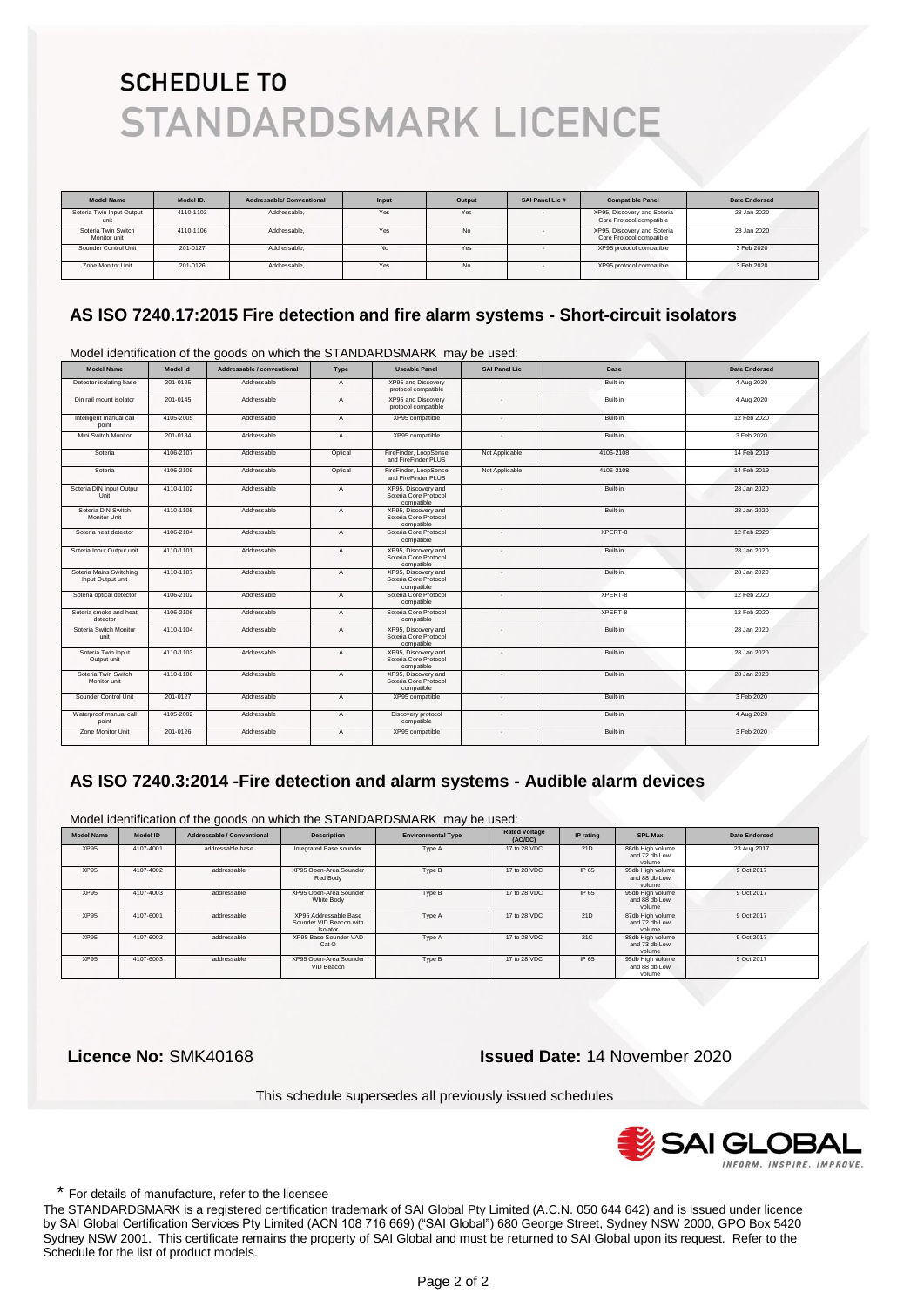#### **AS ISO 7240.23:2014 - Fire detection and alarm systems - Visual alarm devices**

Model identification of the goods on which the STANDARDSMARK may be used:

|                   |           |                     |                            | <u>MUUCI IUCHIIIICAIIUH ULIIIC YUUUS UH WIIICH IIIC OTAINDAINDUMAINN TIIAY</u> | De useu.                         |                                              |                           |                      |
|-------------------|-----------|---------------------|----------------------------|--------------------------------------------------------------------------------|----------------------------------|----------------------------------------------|---------------------------|----------------------|
| <b>Model Name</b> | Model ID. | <b>Device Class</b> | Addressable / Conventional | <b>Environmental Type</b>                                                      | <b>Description</b>               | <b>Useable Panel</b>                         | <b>SAI Panel</b><br>Lic # | <b>Date Endorsed</b> |
| <b>XP95</b>       | 4107-2001 | $C - 3 - 8.5$       | Addressable                | Type A                                                                         | XP95 VAD Cat C 8M White<br>Body  | FireFinder, LoopSense<br>and FireFinder PLUS |                           | 16 Aug 2017          |
| <b>XP95</b>       | 4107-2002 | $C - 3 - 8.5$       | Addressable                | Type A                                                                         | XP95 VAD Cat C 8M Red<br>Body    | FireFinder, LoopSense<br>and FireFinder PLUS |                           | 16 Aug 2017          |
| XP95              | 4107-2003 | $C(3-15)$           | Addressable                | Type A                                                                         | XP95 VAD Cat C 15M<br>White Body | FireFinder, LoopSense<br>and FireFinder PLUS |                           | 16 Aug 2017          |
| <b>XP95</b>       | 4107-2004 | $C(3-15)$           | Addressable                | Type A                                                                         | XP95 VAD Cat C 15M Red<br>Body   | FireFinder, LoopSense<br>and FireFinder PLUS |                           | 16 Aug 2017          |
| <b>XP95</b>       | 4107-2005 | W 2.4-6             | Addressable                | Type A                                                                         | XP95 VAD Cat WRed Body           | FireFinder, LoopSense<br>and FireFinder PLUS |                           | 16 Aug 2017          |
| XP95              | 4107-2006 | W 2.4-6             | Addressable                | Type A                                                                         | XP95 VAD Cat W White<br>Body     | FireFinder, LoopSense<br>and FireFinder PLUS |                           | 16 Aug 2017          |
| XP95              | 4107-2007 | $\circ$             | Addressable                | Type A                                                                         | XP95 Base VAD Cat O              | FireFinder, LoopSense<br>and FireFinder PLUS |                           | 16 Aug 2017          |
| <b>XP95</b>       | 4107-6002 | $\circ$             | Addressable                | Type A                                                                         | XP95 Base Sounder VAD<br>Cat O   | FireFinder, LoopSense<br>and FireFinder PLUS |                           | 16 Aug 2017          |

#### **AS 7240.15-2004 - Fire detection and alarm systems - Multisensor fire detectors (ISO7240- 15:2004,MOD)**

Model identification of the goods on which the STANDARDSMARK may be used:

| <b>Model Name</b> | Model ID. | Addressable/Conventional       | Type         | Useable Panel                                                       | SAI Panel Lic # | <b>Base</b>                        | Date Endorsed |
|-------------------|-----------|--------------------------------|--------------|---------------------------------------------------------------------|-----------------|------------------------------------|---------------|
| Discovery         | 4106-2008 | addressable                    | Smoke & Heat | FireFinder, LoopSense and<br>FireFinder PLUS                        |                 | 201-0004                           | 20 Feb 2014   |
| Orbis             | 4106-1052 | conventional                   | Smoke & Heat | ZoneSense (PLUS),<br>ZoneFinder, LoopSense<br>and FireFinder (PLUS) |                 | 201-0545.<br>201-0544.<br>201-0543 | 20 Feb 2014   |
| Orbis             | 4106-1060 | conventional with flashing LED | Smoke & Heat | ZoneSense (PLUS).<br>ZoneFinder, LoopSense<br>and FireFinder (PLUS) |                 | 201-0545.<br>201-0544.<br>201-0543 | 6 Jun 2014    |
| Soteria           | 4106-2105 | Addressable                    | Smoke & Heat | ZoneSense (PLUS).<br>ZoneFinder.                                    | not applicable  | 4106-2100                          | 5 Feb 2016    |
| Soteria           | 4106-2106 | Addressable                    | Smoke & Heat | ZoneSense (PLUS),<br>ZoneFinder.                                    | not applicable  | 4106-2100                          | 5 Feb 2016    |
| <b>XP95</b>       | 4106-2004 | addressable                    | Smoke & Heat | FireFinder, LoopSense and<br>FireFinder PLUS                        |                 | 201-0004                           | 20 Feb 2014   |

#### **AS 7240.11-2008 - Fire detection and alarm systems - Manual call points (ISO 7240-11:2005, MOD)**

| <b>Model Name</b>                | Model ID. | Addressable/Conventional  | Type         | <b>Useable Panel</b>                                                                                          | SAI Panel Lic # | Indoor/Outdoor | <b>Date Endorsed</b> |
|----------------------------------|-----------|---------------------------|--------------|---------------------------------------------------------------------------------------------------------------|-----------------|----------------|----------------------|
| intelligent manual call<br>point | 4105-2005 | addressable with isolator | $\mathbf{a}$ | FireFinder, LoopSense<br>FireFinder PLUS                                                                      | not applicable  | Indoor         | 2 Nov 2017           |
| Manual Call Point                | 4105-1001 | conventional              |              | ZoneSense (PLUS),<br>ZoneFinder, LoopSense<br>and FireFinder (PLUS)                                           |                 | Indoor         | 20 Feb 2014          |
| Waterproof Manual Call<br>Point  | 4105-1002 | conventional              |              | ZoneSense (PLUS).<br>ZoneFinder, LoopSense<br>and FireFinder (PLUS)                                           |                 | Outdoor        | 20 Feb 2014          |
| Waterproof Manual Call<br>Point  | 4105-2002 | addressable with isolator | А            | FireFinder, LoopSense and<br>FireFinder PLUS                                                                  |                 | Outdoor        | 6 Jun 2014           |
| XP95 Manual Call Point           | 4105-2001 | addressable with isolator |              | FireFinder, LoopSense and<br>FireFinder PLUS                                                                  |                 | Indoor         | 6 Jun 2014           |
| Xpander Manual Call<br>Point     | 4105-5001 | addressable with isolator |              | FireFinder, LoopSense<br>FireFinder PLUS via<br>XPander 915MHz Diversity<br>Interface Module with<br>Isolator |                 | Indoor         | 6 Jun 2014           |

Model identification of the goods on which the STANDARDSMARK may be used:

 **Licence No:** SMK40168 **Issued Date:** 14 November 2020

This schedule supersedes all previously issued schedules



\* For details of manufacture, refer to the licensee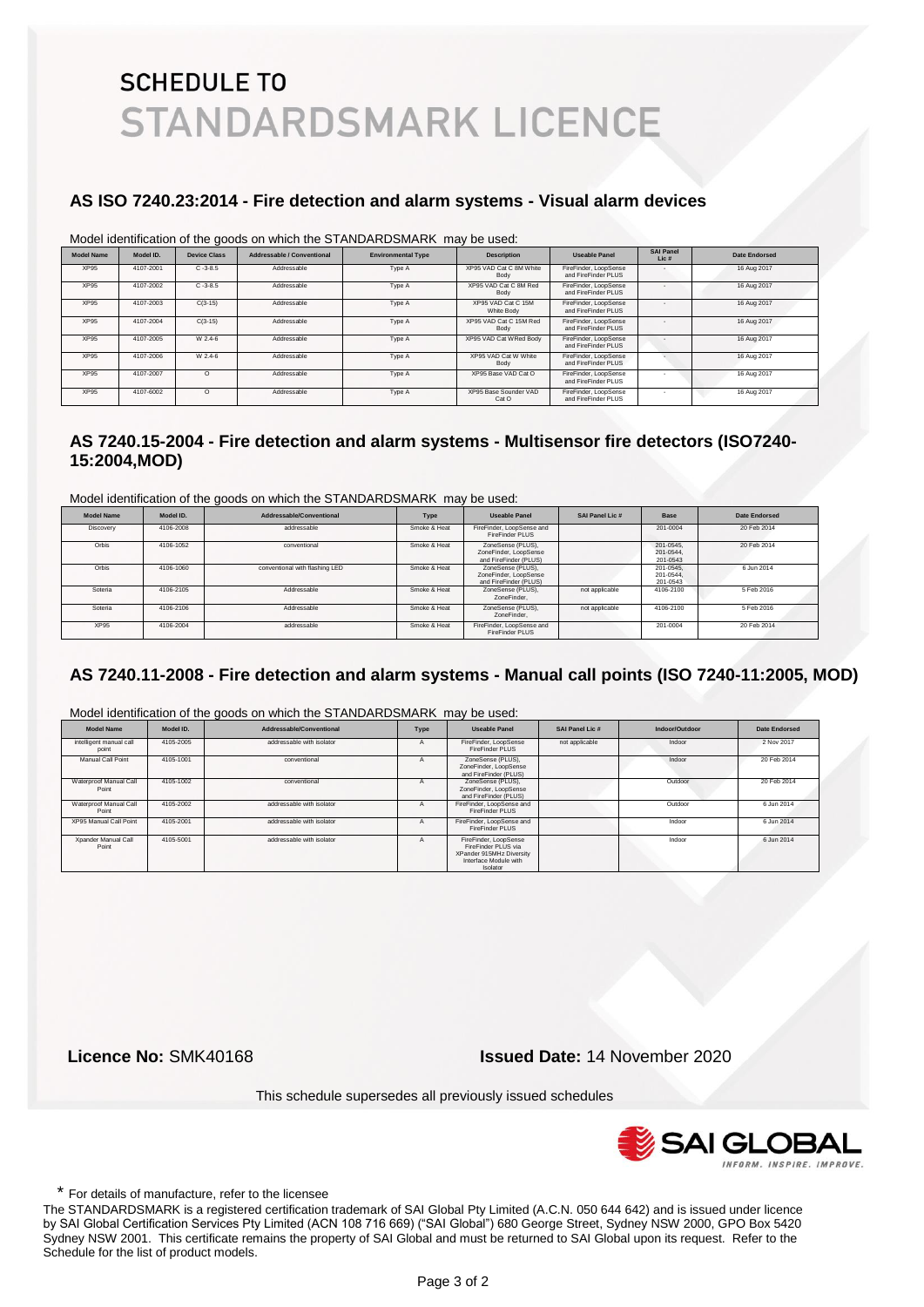#### **AS 7240.7-2004 - Fire detection and alarm systems - Point-type smoke detectors using scattered light, transmitted light or ionization (ISO 7240-7:2003, MOD)**

| <b>Model Name</b> | Model ID.    | Addressable/Conventional            | Type         | <b>Useable Panel</b>                                                                                          | SAI Panel Lic # | <b>Base</b>                      | <b>Date Endorsed</b> |
|-------------------|--------------|-------------------------------------|--------------|---------------------------------------------------------------------------------------------------------------|-----------------|----------------------------------|----------------------|
| Discovery         | 4106-2006    | Addressable                         | Ionisation   | FireFinder, LoopSense and<br>FireFinder PLUS                                                                  |                 | 201-0004                         | 20 Feb 2014          |
| Discovery         | 4106-2005    | Addressable                         | Optical      | FireFinder, LoopSense and<br>FireFinder PLUS                                                                  |                 | 201-0004                         | 20 Feb 2014          |
| <b>DS</b>         | 55000-665AMP | Addressable                         | Optical      | FireFinder, LoopSense and<br>FireFinder PLUS                                                                  | Not Applicable  | 45681-200AMP &<br>4106-1008      | 24 Aug 2015          |
| Orbis             | 4106-1051    | Conventional                        | Optical      | ZoneSense (PLUS),<br>ZoneFinder, LoopSense<br>and FireFinder (PLUS)                                           |                 | 201-0545, 201-<br>0544, 201-0543 | 20 Feb 2014          |
| Orbis             | 4106-1059    | Conventional                        | Optical      | ZoneSense (PLUS),<br>ZoneFinder, LoopSense<br>and FireFinder (PLUS)                                           |                 | 201-0545, 201-<br>0544, 201-0543 | 20 Feb 2014          |
| Series 65         | 4106-1003    | Conventional                        | Ionisation   | ZoneSense (PLUS).<br>ZoneFinder, LoopSense<br>and FireFinder (PLUS)                                           |                 | 4106-1008 to 4106-<br>1012       | 20 Feb 2014          |
| Series 65         | 4106-1002    | Conventional                        | Ionisation   | ZoneSense (PLUS),<br>ZoneFinder, LoopSense<br>and FireFinder (PLUS)                                           |                 | 4106-1008 to 4106-<br>1012       | 20 Feb 2014          |
| Series 65         | 4106-1001    | Conventional                        | Optical      | ZoneSense (PLUS),<br>ZoneFinder, LoopSense<br>and FireFinder (PLUS)                                           |                 |                                  | 20 Feb 2014          |
| Soteria           | 4106-2102    | addressable, short circuit isolator | Optical      | FireFinder, LoopSense and<br>FireFinder PLUS                                                                  | not applicable  | SA5000-200                       | 5 Feb 2016           |
| Soteria           | 4106-2101    | addressable                         | Optical      | FireFinder, LoopSense and<br>FireFinder PLUS                                                                  | not applicable  | SA5000-200                       | 5 Feb 2016           |
| Soteria           | 4106-2109    | Addressable                         | Optical      | FireFinder, LoopSense and<br>FireFinder PLUS                                                                  | Not Applicable  | 4106-2108                        | 9 Oct 2018           |
| Soteria           | 4106-2107    | Addressable                         | Optical      | FireFinder, LoopSense and<br>FireFinder PLUS                                                                  | Not Applicable  | 4106-2108                        | 9 Oct 2018           |
| XP95              | 4106-2001    | Addressable                         | Optical      | LoopSense, FireFinder and<br><b>FireFinder PLUS</b>                                                           |                 | 201-0004                         | 6 Apr 2019           |
| <b>XP95</b>       | 4106-2010    | Addressable                         | Optical      | FireFinder, LoopSense and<br>FireFinder PLUS                                                                  | ٠               | 201-0093                         | 6 Apr 2019           |
| <b>XP95</b>       | 4106-2011    | Addressable                         | Ionisation   | LoopSense, FireFinder and<br>FireFinder PLUS                                                                  |                 | 201-0093                         | 20 Feb 2014          |
| XP95              | 4106-2002    | Addressable                         | Ionisation   | FireFinder, LoopSense and<br>FireFinder PLUS                                                                  |                 | 201-0004                         | 20 Feb 2014          |
| Xpander           | 4106-5204    | Addressable Multisensor             | Optical+Heat | FireFinder, LoopSense<br>FireFinder PLUS via<br>XPander 915MHz Diversity<br>Interface Module with<br>Isolator |                 | 4106-5100                        | 6 Jun 2014           |
| Xpander           | 4106-5203    | Addressable                         | Optical      | FireFinder, LoopSense<br>FireFinder PLUS via<br>XPander 915MHz Diversity<br>Interface Module with<br>Isolator |                 | 4106-5100                        | 6 Jun 2014           |

Model identification of the goods on which the STANDARDSMARK may be used:

#### **AS 7240.5-2004 - Fire detection and alarm systems - Point type heat detectors (ISO7240-5:2003, MOD)**

Model identification of the goods on which the STANDARDSMARK may be used:

|                  | <u>MOUCH IUCHIMIOUIDH OF LITO GOODO OH WHICH LITO O HALPO IN LITO ONN HALF HILLY DO UOCU.</u> |                                     |                  |                                                                     |                 |                              |                      |
|------------------|-----------------------------------------------------------------------------------------------|-------------------------------------|------------------|---------------------------------------------------------------------|-----------------|------------------------------|----------------------|
| Model Name       | Model ID.                                                                                     | Addressable/Conventional            | Type             | <b>Useable Panel</b>                                                | SAI Panel Lic # | <b>Base</b>                  | <b>Date Endorsed</b> |
| <b>Discovery</b> | 4106-2007                                                                                     | addressable                         | $\mathsf{cs}$    | FireFinder, LoopSense and<br>FireFinder PLUS                        |                 | 201-0004                     | 20 Feb 2014          |
| Discovery        | 4106-2007                                                                                     | addressable                         | A <sub>2</sub> R | FireFinder, LoopSense and<br>FireFinder PLUS                        | ٠.              | 201-0004                     | 9 Nov 2020           |
| Discovery        | 4106-2007                                                                                     | addressable                         | CR.              | FireFinder, LoopSense and<br>FireFinder PLUS                        | ٠               | 201-0004                     | 9 Nov 2020           |
| Discovery        | 4106-2007                                                                                     | addressable                         | A <sub>2</sub> S | FireFinder, LoopSense and<br>FireFinder PLUS                        |                 | 201-0004                     | 20 Feb 2014          |
| Discovery        | 4106-2007                                                                                     | addressable                         | A <sub>1</sub> R | FireFinder, LoopSense and<br>FireFinder PLUS                        |                 | 201-0004                     | 20 Feb 2014          |
| Discovery        | 4106-2007                                                                                     | addressable                         | <b>CR</b>        | FireFinder, LoopSense and<br>FireFinder PLUS                        |                 | 201-0004                     | 20 Feb 2014          |
| Discovery        | 4106-2009                                                                                     | addressable Heat and CO Multisensor | A <sub>1</sub> R | FireFinder, LoopSense and<br>FireFinder PLUS                        |                 | 201-0004                     | 6 Jun 2014           |
| DS               | 55000-465AMP                                                                                  | addressable                         | A <sub>2</sub> S | FireFinder, LoopSense and<br>FireFinder PLUS                        | Not Applicable  | 45681-200AMP & 4106-1008     | 24 Aug 2015          |
| DS               | 55000-475AMP                                                                                  | addressable                         | $\mathsf{cs}$    | FireFinder, LoopSense and<br>FireFinder PLUS                        | Not Applicable  | 45681-200AMP & 4106-1008     | 24 Aug 2015          |
| Orbis            | 4106-1053                                                                                     | conventional                        | A <sub>1</sub> R | ZoneSense (PLUS),<br>ZoneFinder, LoopSense<br>and FireFinder (PLUS) |                 | 201-0545, 201-0544, 201-0543 | 20 Feb 2014          |
| Orbis            | 4106-1054                                                                                     | conventional                        | A <sub>2</sub> S | ZoneSense (PLUS).<br>ZoneFinder, LoopSense<br>and FireFinder (PLUS) |                 | 201-0545, 201-0544, 201-0543 | 20 Feb 2014          |
| Orbis            | 4106-1055                                                                                     | conventional                        | <b>BR</b>        | ZoneSense (PLUS),<br>ZoneFinder, LoopSense<br>and FireFinder (PLUS) |                 | 201-0545, 201-0544, 201-0543 | 20 Feb 2014          |

 **Licence No:** SMK40168 **Issued Date:** 14 November 2020

This schedule supersedes all previously issued schedules



\* For details of manufacture, refer to the licensee